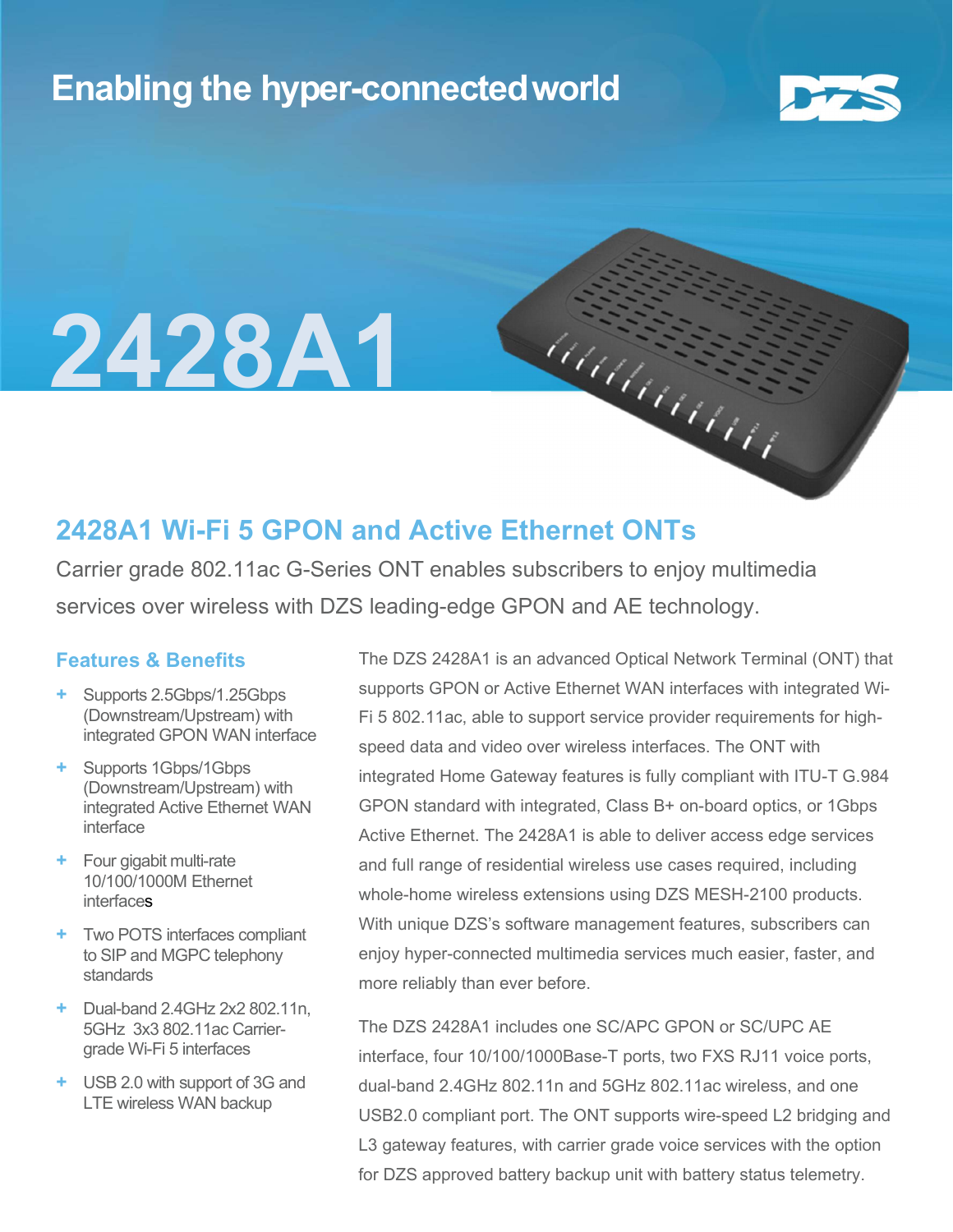

#### Service Scenario

2428A1

The GPON network consists of an Optical Line Termination (OLT) located at the Central Office, and a set of residential Single-Family Unit (SFU) and Multi Dwelling Unit (MDU) locations with Optical Network Terminals (ONTs). Between them is the optical distribution network (ODN) comprised of fibers, passive optical splitters and couplers.

The Active Ethernet network consists of point-to-point fiber terminations from OLT to the SFU or MDU, with dedicated fiber termination to the ONT.

The 2428A1 ONT supports 2.5G capable downlinks using the GPON standard or 1G using AE. Services include High-Speed Internet (HIS), carrier-grade wireless, packet Voice, IPTV, OTT video, and cloud enabled services to multi-media devices.

#### Key Service Attributes

- + FSAN ITU-T G.984 GPON Class B+ compliant
- + 1.0 GigE Active Ethernet supporting 60km point-to-point fiber
- + Four 10/100/1000MBase-T Ethernet ports, RJ45 supporting 1Gbps symmetrical services
- + Two voice ports, FXS interfaces compliant to ANSI or ETSI standards, SIP and MGCP
- + 2.4GHz 2x2 802.11n, 20MHz and 40MHz channels
- + 5GHz 3x3 802.11ac, 20MHz, 40MHz and 80MHz channels
- + Downstream MU-MIMO
- + USB 2.0 port, support of 3G and LTE wireless dongles
- + IPTV multicast, IGMPv2 and IGMPv3 services
- + Any-port, Any-service data model
- + Traffic management including Q-in-Q tagging, 802.1Q VLANs, multiple subscriber VLANs, per-port rate limiting
- + 802.1p priority bits, DiffServ and priority ques based on services types.
- + +12 VDC uninterruptable service power source, option for battery backup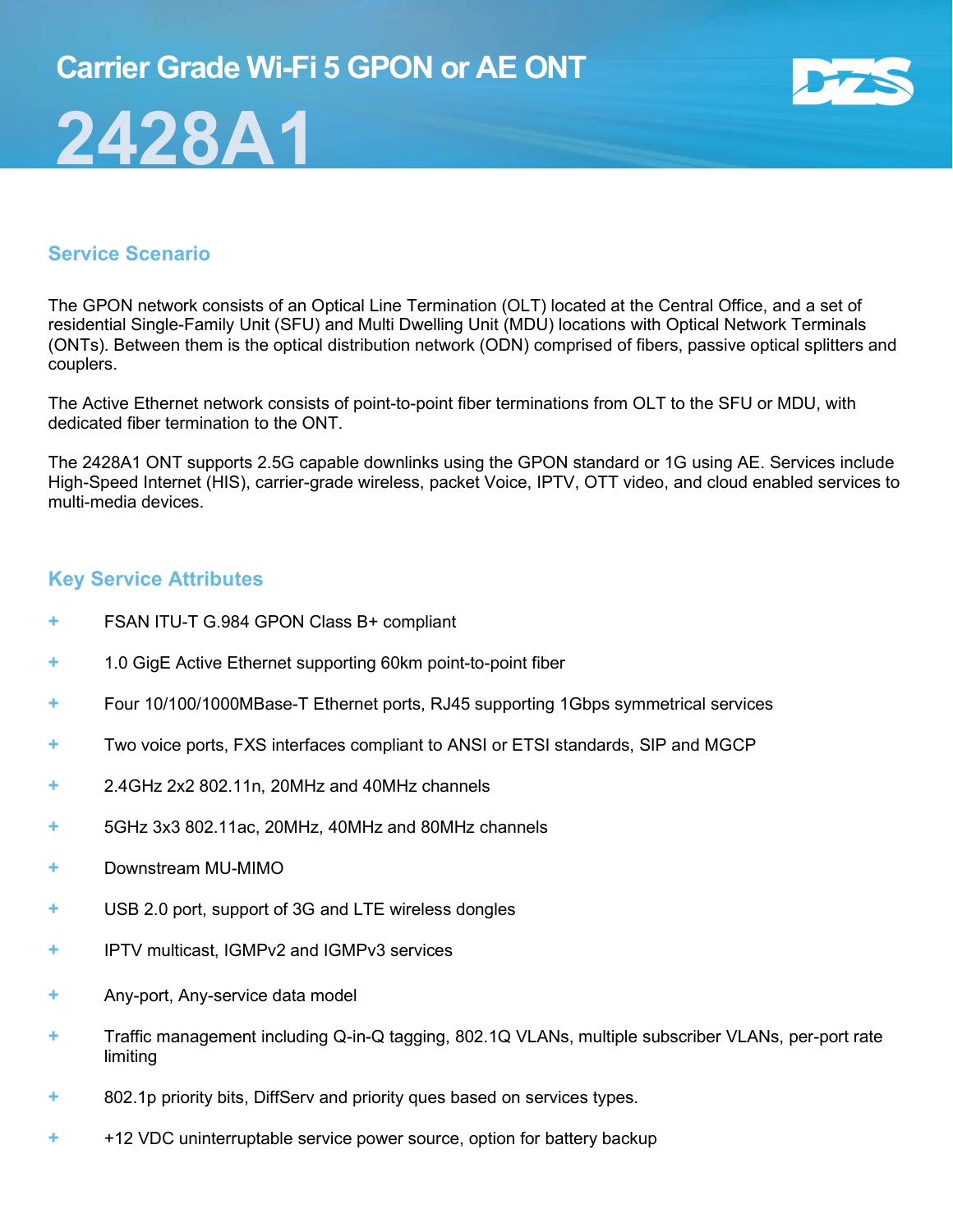## Carrier Grade Wi-Fi 5 GPON or AE ONT

## 2428A1

## Product Specifications

#### **Hardware**

- + Dimensions
	- Width: 10.3" (260mm) Depth: 6.1" (155mm) Height: 1.4" (35mm)+ 128MByte Flash Memory
- + 256MByte SDRAM (DDR3)
- + GPON WAN Interface
- + Capacity:2.5Gbps Down/1.25Gbps Up

#### Interfaces

- + WAN: 1 SC/APC port, GPON, 1 SC/UPC port, AE
- + LAN:4 ports 10/100/1000MBase-T Ethernet (RJ45)
- + Telephone: 2 ports 2-wire RJ11
- + Power: 1 2-pin barrel connector, 1 2x4 8-pin battery connector
- + LED Indicators
- + Recessed RESET button

#### GPON

- + Class B+ optics, 20km (12.4 miles), reach, max split 64
- + Maximum ODN Attenuation, +28.5 dB link budget
- + GPON Type B redundancy support
- + xPON co-existence filter
- + Transmitter, 1310nm, +0.5 to +5 dBm, DBF
- + Receiver, 1490nm, -28 dBm, APD/TIA
- + Forward Error Correction (FEC) per G.989.3

#### AE

- + SFP optics, 60km (37 miles), reach Transmitter, 1310nm, -2.0 to +8.0 dBm, DBF
- + Receiver, 1490nm, -23 dBm, APD/TIA

#### **Wireless**

- + 2.4GHz 2x2 802.11n, 5GHz 3x3 802.11ac MU-MIMO
- + SSIDs: 4x2.4GHz, 4x5GHz
- + Devices per radio: 120
- + Authentication WEP, WPA-PSK, WPA2, WPA2-PSK, 802.1x
- + Encryption: WEP (64-bit, 128-bit), AES, TKIP+AES
- + WPS modes: Push-button, API PIN, STA PIN
- + RADIUS Server support
- + MAC filtering
- + Wireless bridge mode

#### Telephone

- + SIP (RFC 3261)
- + MGCP
- + Codec: G.711 (u-law and A-law), G.729B, G726
- + RENs per line: 5 maximum
- + Drop length: Residential short loop, 152.4 m (500 ft.)
- + Output max: 25mA
- + Ring voltage: 48Vrms @ 20/25 Hz

#### Quality of Service

- + HW-based internal IEEE 802.1p (CoS)
- + Strict Priority (SP)
- + 802.1Q(VLAN tag) QoS mapping ToS/CoS
- + 8 queues per port
- + Classified traffic can be tagged with VLAN ID and Ethernet Priority bit, and can be assigned to priority queues
- + Classify packets into different IEEE 802.1p priority queues according to DSCP values (RFC 2475)
- + The range of traffic shaping or rate-limit shall between 64 Kbps to the maximum port rate with 64kbps granularity. The accuracy error shall be less than ±10%.
- + DSCP IP CoS (RFC 2475)

#### Software Features

- + IEEE802.1D and IEEE802.1Q
- + Address learning with auto aging-L2/BPDU Filter
- + Support 2048 MAC learning addresses
- + Multiple T-CONTs/GEM ports per device
- + Flexible mapping between GEM port and T-CONT
- + Priority queues and scheduling on upstream
- + Activation with automatic discovered serial Number and password
- + Dying Gasp

#### IP Routing and Firewall

- + DHCP, Static-IP and PPPoE
- + NAT/NAPT
- + DNS Proxy
- + DHCP Server
- + UPnP, plug and play

#### IPv6

- + IPv4 and IPv6 Dual-Stack-Lite
- + Bridged Mode (transparent pass thru of IPv6 frames)
- + IPv6 support of BRouted and PPPoE Bridged VI AN<sub>s</sub>
- + DHCPv6 client and server
- + Router Advertisement on LAN-side interfaces + SLAAC for automatic acquisition of WAN-side
- IPv6 addresses and GW + CLI, HTTP and TR-069 management via IPv6

#### Environmental

- + Operating Temperature 32~104°F (0~+40°C) **Commercial**
- + Storage temperature -4~149°F (-20~65°C)
- + Operating humidity 5 to 90% (noncondensing)
- + Altitude: –200 to 10,000 feet (–61 to 3,048 m) above sea level

#### Powering

- + DC power, +12 VDC nominal, 2.0
- + Input power, 90-240VAC, 50/60Hz
- + Power consumption, ~12W maximum

#### Management

- + ITU-T 984.1/G988 compliant OMCI interface
- + CPE Manager Web UI
- + CLI over telnet
- + SNMP Client
- + TR-069, TR-104, TR-98
- + LED indications for status

#### **Compliance**

- + FCC Part 15 Class B
- + ICES-003 Class B
- + CE Mark
- + Safety ETL/Intertek
- + IEC 62368-1, UL 62368-1, EN 62368-1
- + FDA IEC 60825-1
- + RoHS 2015/863/EU + RoHS 2015/863